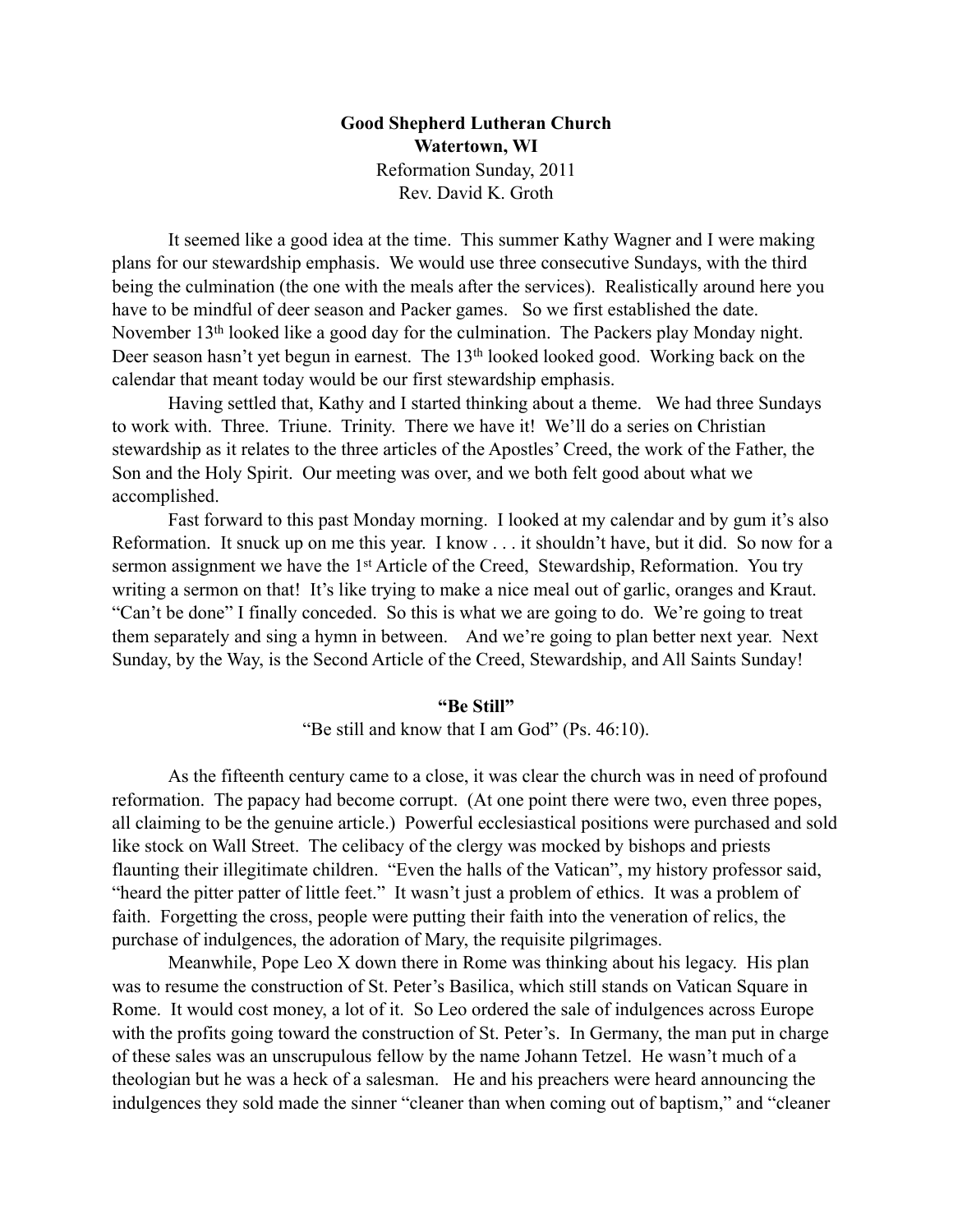than Adam before the Fall." You could even buy them for dead people. "As soon as the coin in the coffer rings, the soul from purgatory springs" Tetzel said.

What all these things share (the indulgences, the pilgrimages, the veneration of relics) what they all share is the notion that if you are to be saved, there are some things you need to do to improve your chances. And people bought it, hook, line and sinker, even as they shelled out their hard earned cash for indulgences and relics and pilgrimages.

None of it sat well with an Augustinian monk named Martin Luther. So on October 31<sup>st</sup>, 1517 Luther posted 95 theses about corruption within the church, taking careful aim at the sale of indulgences. Forgiveness cannot be sold. It cannot be purchased with our gold or silver, but only with the blood of Christ. It was the first well aimed shot of many that he would take.

That was the front edge of the Reformation. By the time it was all over, those consciences troubled because they could not afford indulgences were calmed by the proclamation of the Gospel. Those terrified by the thought of purgatory were comforted by the assurance of salvation in Christ. Those worrying about whether they'd done enough to make the cut on the Last Day were quieted by the news we are saved by grace, not works. The religious landscape went through a remarkable transformation in a very short time.

Over the centuries since, the church has suffered relapses. Paul likens it to a dog returning to its vomit. Today, just like five hundred years ago, the trend is to put man in charge of his own salvation. Grace isn't enough. There must be something man has to do. So today, many Christians have been lead to believe faith is a decision, something they do, rather than a gift of the Holy Spirit worked through his Word. Many believe baptism is a commitment they make to God, rather than a promise, a covenant he makes to us. Many believe communion is merely a human act of remembrance, rather than the body and blood of Jesus given for our forgiveness. Many believe a worship service is primarily the work of man, singing to God, praising him, praying to him. It is all those things for sure, but first and foremost it is Divine Service, God serving us, God feeding us with his Word and Sacrament.

There's something scandalous about grace, so, almost instinctively, it seems, we drift away from it and we get it into their heads that we are responsible for our own salvation.

"Be still" says the Lord, "and know that I am God." There's not one little thing you need to do to be saved. There's not one big thing you have done that disqualifies you from God's salvation. "Be still and know that I am God" he says. He's the one who works out your salvation. He's the one who died on the cross for your sins. He's the one who baptized you, and gave you faith, and gives you his body and blood. He's the one who loves you. And let me say it right now, up front, at the onset of this stewardship campaign: With your money, you cannot make God love you one bit more than he already does. Don't begin to think that God can be bought off with gold or silver.

Be still and know that he is God. This battle for salvation is not yours to fight. It is his and he has already fought it, and already won. Therefore, as the Lord promised in Isaiah, "in rest is your salvation. In quietness and trust is your strength" (Is. 30:15). Be still, and know that he is God. Amen.

LSB 567 "Not What These Hands Have Done"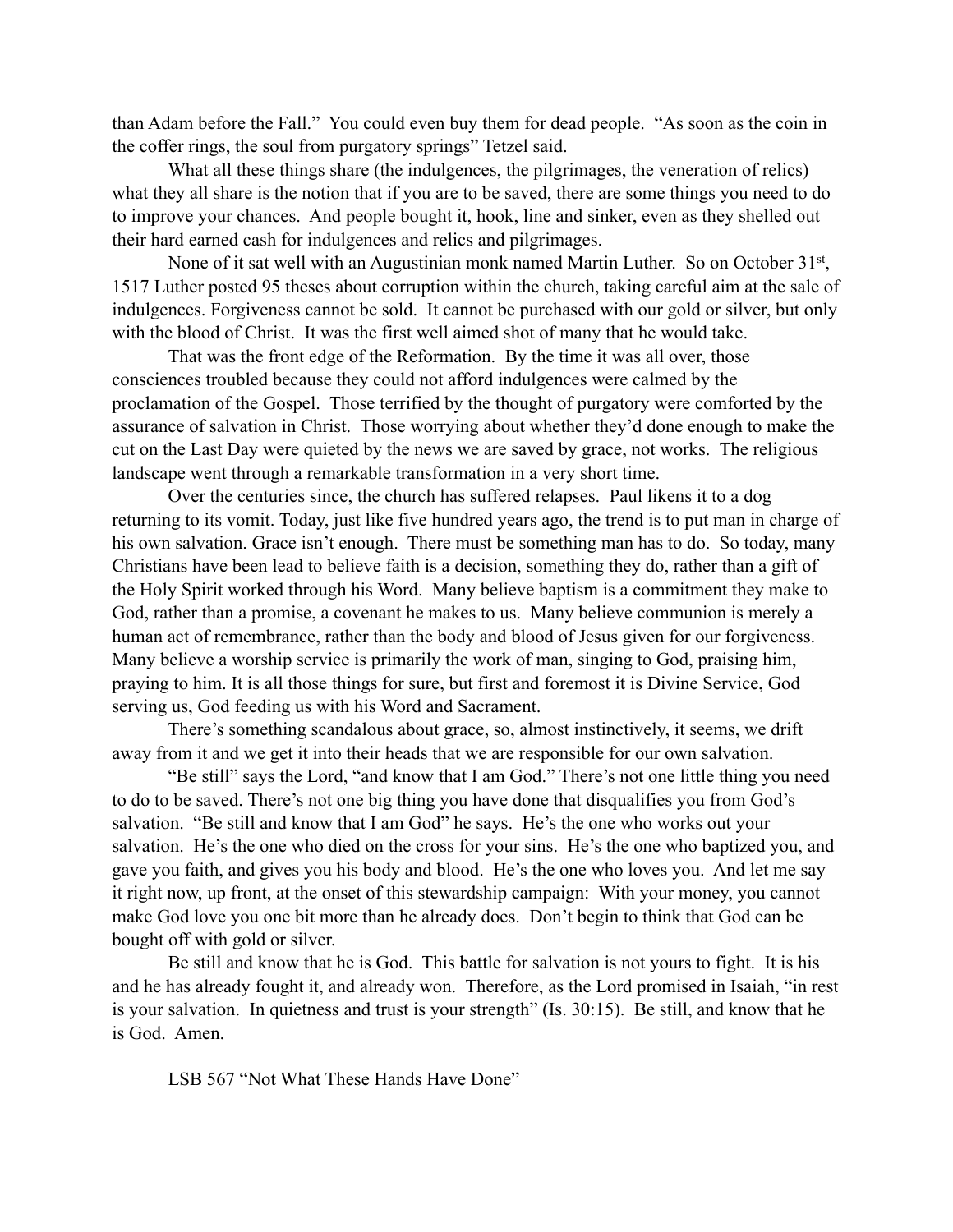## **"Dominion"**

"And God blessed them. And God said to them, 'Be fruitful and multiply and fill the earth and subdue it and have dominion over the fish of the sea and over the birds of the heavens and over every living thing that moves on the earth" (Gen. 1:28).

In the Genesis account of creation, after everything is finished, and he has declared it all "very good", then God does the most remarkable thing. He steps back from his precious creation and hands it over to man. He gives us dominion over his creation. It's as if he says, "Here. Take good care of it. It's for you to use." Would you ever give the keys of a brand new Porsche to a brand new driver? In effect, God did so much more when he entrusted to us his good creation. What a gift! What a responsibility!

Now, God never intended that we use our dominion to crassly exploit his creation in such a way that future generations won't be able to benefit from it. It was not God's will that we trash his creation, pollute it, abuse it any more than you would want that new driver to be taking the new Porsche off road for a joy ride. When we abuse God's creation, we fall under his judgment and need to repent. But not even that abuse stops God from entrusting his creation to us. Moreover, he created it in such a way that it is is so willing to produce and work for us.

I thought about that when we went to the State Fair. The horse barn is always a must. I love the big work horses, the Belgians and the Clydesdales. For many centuries, they have worked for us so willingly. I really don't know why. They're big enough to say no. But they have keep saying yes, even at the end of a long day of plowing in the field, even in the dark ... they keep saying yes.

And the soil they plowed keeps saying yes. I too have a garden out here in our community gardens. It got away from me this summer. Mine was the worst looking garden in the bunch. The young squash plants were fighting for their lives, competing with weeds for space and sunlight and moisture. I didn't expect much from them. How could I? Yet my neglected, derelict patch produced dozens of beautiful squash.

Even the bees are willing to work for us. We call ourselves beekeepers, but I've learned no one really keeps bees. They do their own thing when they want to do it. And though yes, we do get stung occasionally, most of them are pretty docile. When I get stung I remind myself that tens of thousands decided not to sting me that day, even though we were blowing smoke in their faces, and prying apart their homes, and taking their food. It's all part of the gift God gave when he gave us dominion "over every living thing that moves on the earth."

And so chickens lay eggs for us, and cows and goats willingly, even eagerly give us their milk, and sheep consent to their wool being sheared, and sugar maples run with sweet sap, and dogs quiver at the chance to retrieve a fallen goose, and tomato plants produce so prodigiously that you start looking forward to a killing frost. It's all part of the gift that God gave when he gave us dominion.

 "For all this" Luther says, "It is our duty to thank and praise, serve and obey Him." When someone gives you a great gift, you say thank you. Returning thanks to God is not done just with words. In Leviticus 27, God introduced to Moses the concept of the tithe. Ten percent